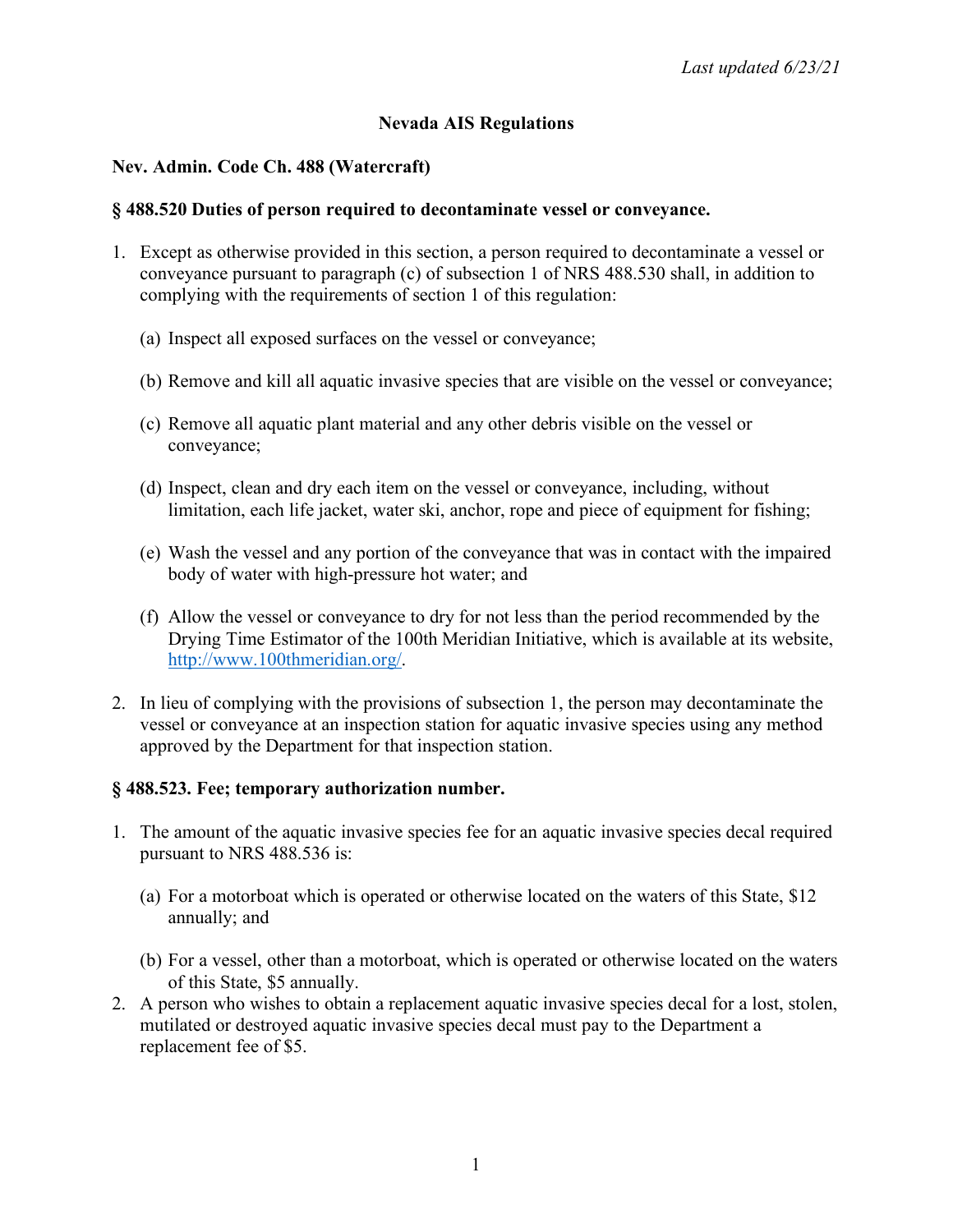3. If an application for an aquatic invasive species decal was made via the Internet or by telephone, the Department may issue to the applicant a temporary authorization number that is valid for use on the waters of this State for not more than 10 days after the date of issuance.

### **§ 488.525 Decals.**

- 1. Each aquatic invasive species decal expires on December 31 of the year in which the decal is issued.
- 2. The aquatic invasive species decal issued by the Department for an inflatable vessel with an inflatable transom may be attached to a removable plate that is securely attached to the port side transom of the vessel.
- 3. Each aquatic invasive species decal issued by the Department:
	- (a) Must be approximately 3 inches square; and
	- (b) On and after January 1, 2013, must be issued in an annual rotation of the colors blue, international orange, green and red.
- 4. An aquatic invasive species decal is invalid if the decal has been cut, trimmed or otherwise altered.
- 5. Only a valid, unexpired aquatic species decal issued by the Department may be displayed on a vessel.
- 6. An aquatic invasive species decal is invalid and must be surrendered to the Department if:
	- (a) The application submitted to obtain the aquatic invasive species decal contained false or fraudulent information; or
	- (b) The fee for the issuance of the decal is not paid.
- 7. A manufacturer or dealer must possess an aquatic invasive species decal for each temporary operating permit issued by the Department.

#### **§ 488.526. Requirements for transporting or launching vessel or conveyance.**

The owner, operator or person in control of a vessel or conveyance that is transported on a public road or launched on a body of water in this State shall:

1. At or reasonably near the site at which the vessel or conveyance is taken out of the body of water, drain all water from the vessel or conveyance and from any equipment on the vessel or conveyance, including, without limitation, any water held in a ballast tank, motor cooling system, bilge, live well, motor or lower outboard unit.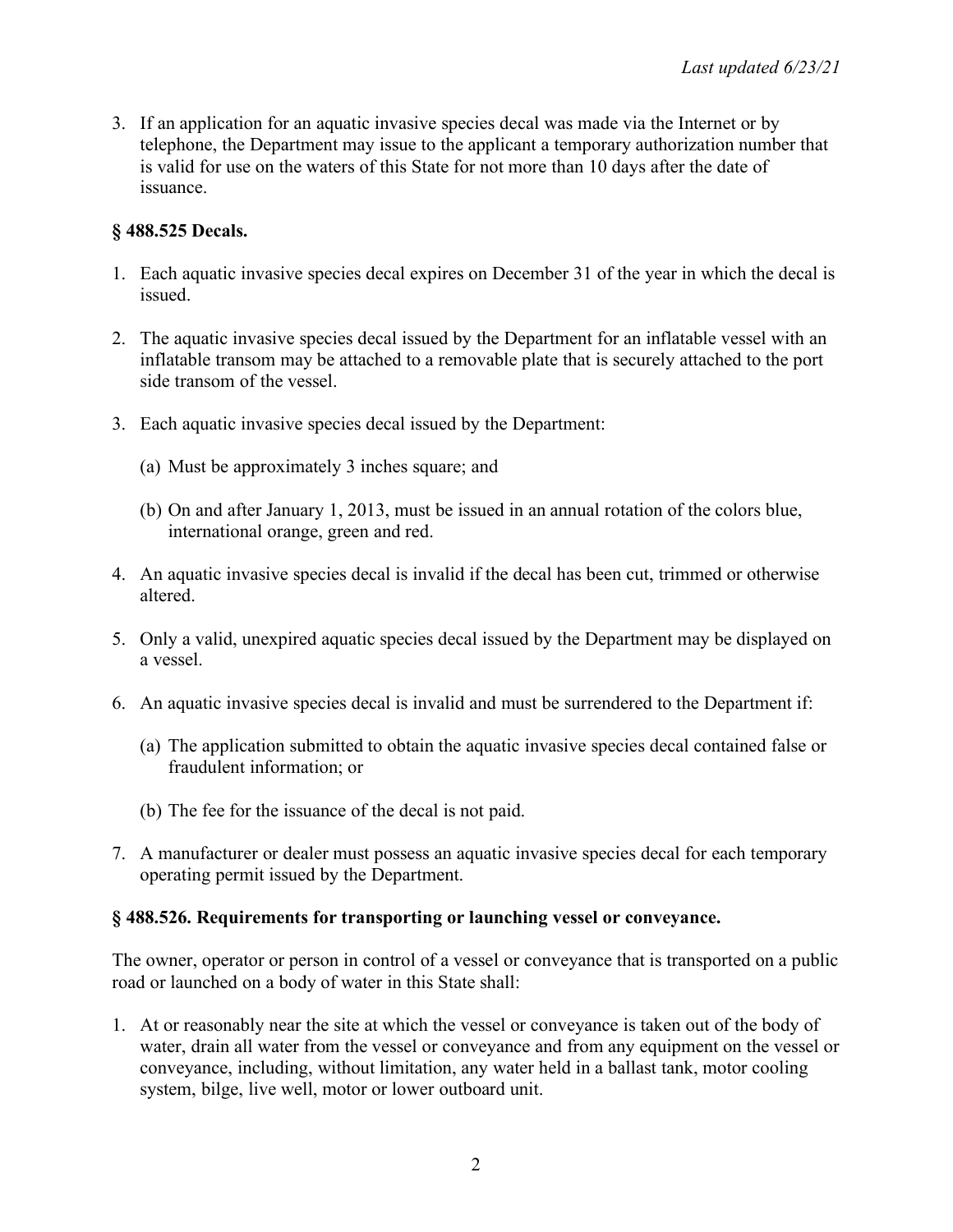2. Ensure that all drain plugs, drain valves and other devices used to control the draining of water from the vessel or conveyance, and from any equipment on the vessel or conveyance, are removed or opened while transporting the vessel or conveyance on public roads in this State.

# **§ 488.527 Exception.**

The provisions of NAC 488.520, 488.523, 488.525 and 488.526 do not apply to a vessel which is not capable of retaining water.

## **Nev. Admin. Code Ch. 503 (Hunting, Fishing, Trapping: Miscellaneous Protective Measures)**

## **§ 503.072 Injurious aquatic species: Fish; mollusks; amphibians; crustaceans.**

For the purposes of NRS 503.597, the following species are classified as injurious aquatic species:

1. Fish:

| <b>Common Name</b>   | <b>Scientific Classification</b>                                  |
|----------------------|-------------------------------------------------------------------|
| (a) Asian swamp eel  | All species in the genus <i>Monopterus</i>                        |
| (b) Bighead carp     | Hypophthalmichthys nobilis                                        |
| (c) Flathead catfish | Pylodictus olivaris                                               |
| $(d)$ Gars           | All species in the family Lepisosteidae                           |
| (e) Nile perch       | All species in the genera Lates and Luciolates,                   |
|                      | except for <i>Lates calcarifer</i>                                |
| (f) Northern pike    | Esox lucius                                                       |
| $(g)$ Piranhas       | All species in the genera Serrasalmus, Serrasalmo,                |
|                      | Pygocentrus, Pristobrycon, Hydrolycus, Rooseveltiella and         |
|                      | Pygopristis                                                       |
| (h) Round goby       | Neogobius melanostomus                                            |
| Silver carp<br>(1)   | Hypophthalmichthys molitrix                                       |
| Snakeheads<br>(i)    | All species in the genera <i>Ophicephalus</i> , <i>Channa</i> and |
|                      | Parachanna                                                        |
| (k) South American   | All species in the families Cetopsidae and                        |
|                      | Trichomycteridae parasitic catfish                                |
| Tiger fish           | Hoplias malabaricus                                               |
|                      |                                                                   |

## 2. Mollusks:

| <b>Common Name</b> | <b>Scientific Classification</b>        |
|--------------------|-----------------------------------------|
| Apple snails       | All species in the genus <i>Pomocea</i> |

3. Amphibians: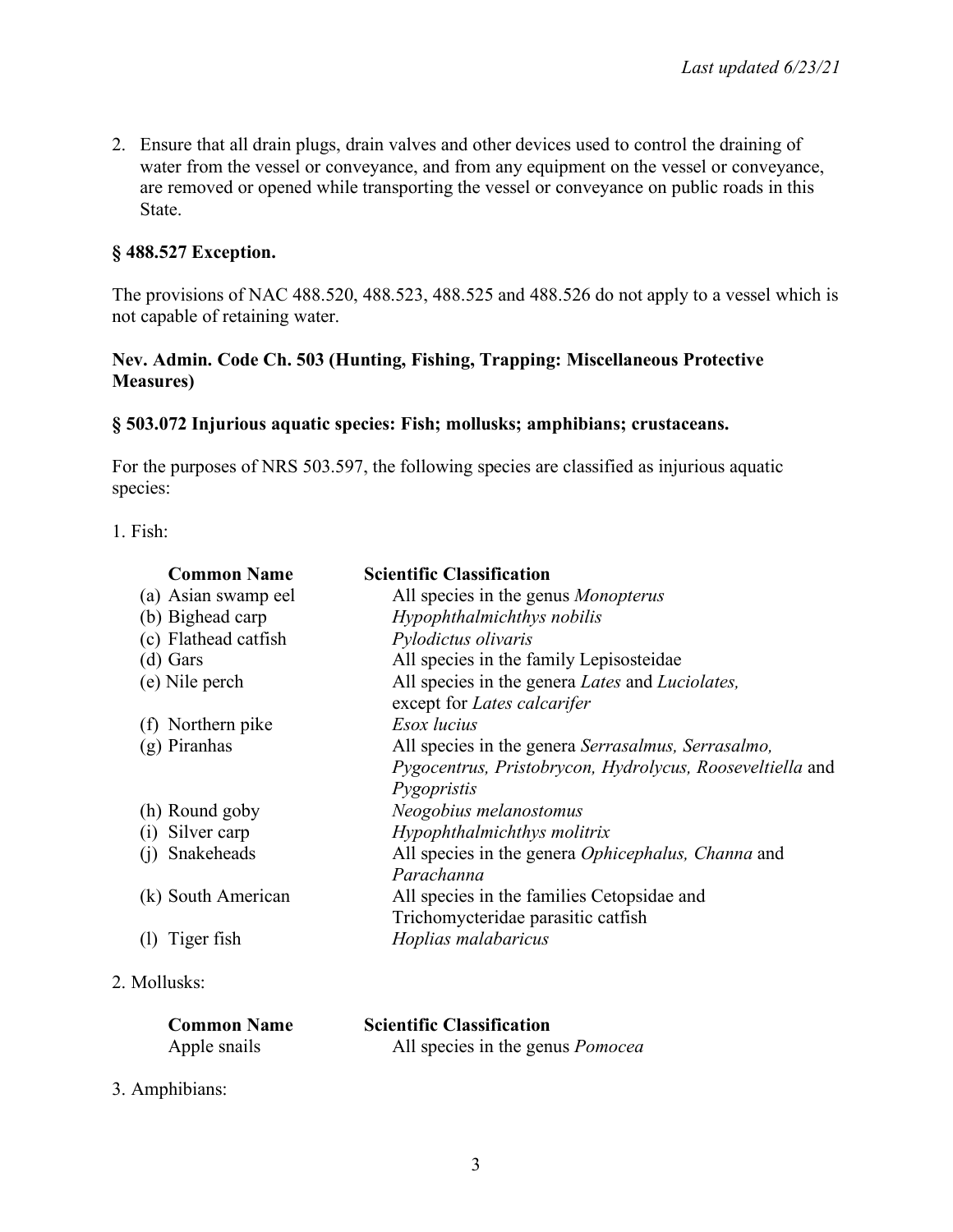| <b>Common Name</b>   | <b>Scientific Classification</b> |
|----------------------|----------------------------------|
| African clawed frogs | All species in the genus Xenopus |

4. Crustaceans:

| <b>Common Name</b>               | <b>Scientific Classification</b> |
|----------------------------------|----------------------------------|
| (a) Rusty crayfish               | Orconectes rusticus              |
| (b) Australian red claw crayfish | Cherax quadricarinatus           |

### **§ 503.074. Aquatic invasive species: Mollusks.**

For the purposes of NRS 503.597, the following species are classified as aquatic invasive species:

Mollusks:

| <b>Common Name</b>          | <b>Scientific Classification</b>          |
|-----------------------------|-------------------------------------------|
| 1. Golden mussels           | Limnoperna fortunei                       |
| 2. New Zealand mud snails   | Potamopyrgus antipodarum, P. jenkinsi     |
| 3. Quagga and zebra mussels | All species in the genus <i>Dreissena</i> |

### **§ 503.597. Introduction or removal of aquatic life or wildlife: Approval required; investigation; regulations; penalties**

- 1. Except as otherwise provided in this section, it is unlawful, except by the written consent and approval of the Department, for any person at any time to receive, bring or have brought or shipped into this State, or remove from one stream or body of water in this State to any other, or from one portion of the State to any other, or to any other state, any aquatic life or wildlife, or any spawn, eggs or young of any of them.
- 2. The Department shall require an applicant to conduct an investigation to confirm that such an introduction or removal will not be detrimental to the wildlife or the habitat of wildlife in this State. Written consent and approval of the Department may be given only if the results of the investigation prove that the introduction, removal or importation will not be detrimental to existing aquatic life or wildlife, or any spawn, eggs or young of any of them.
- 3. The Commission may through appropriate regulation provide for the inspection of such introduced or removed creatures and the inspection fees therefor.
- 4. The Commission may adopt regulations to prohibit the importation, transportation or possession of any species of wildlife which the Commission deems to be detrimental to the wildlife or the habitat of the wildlife in this State.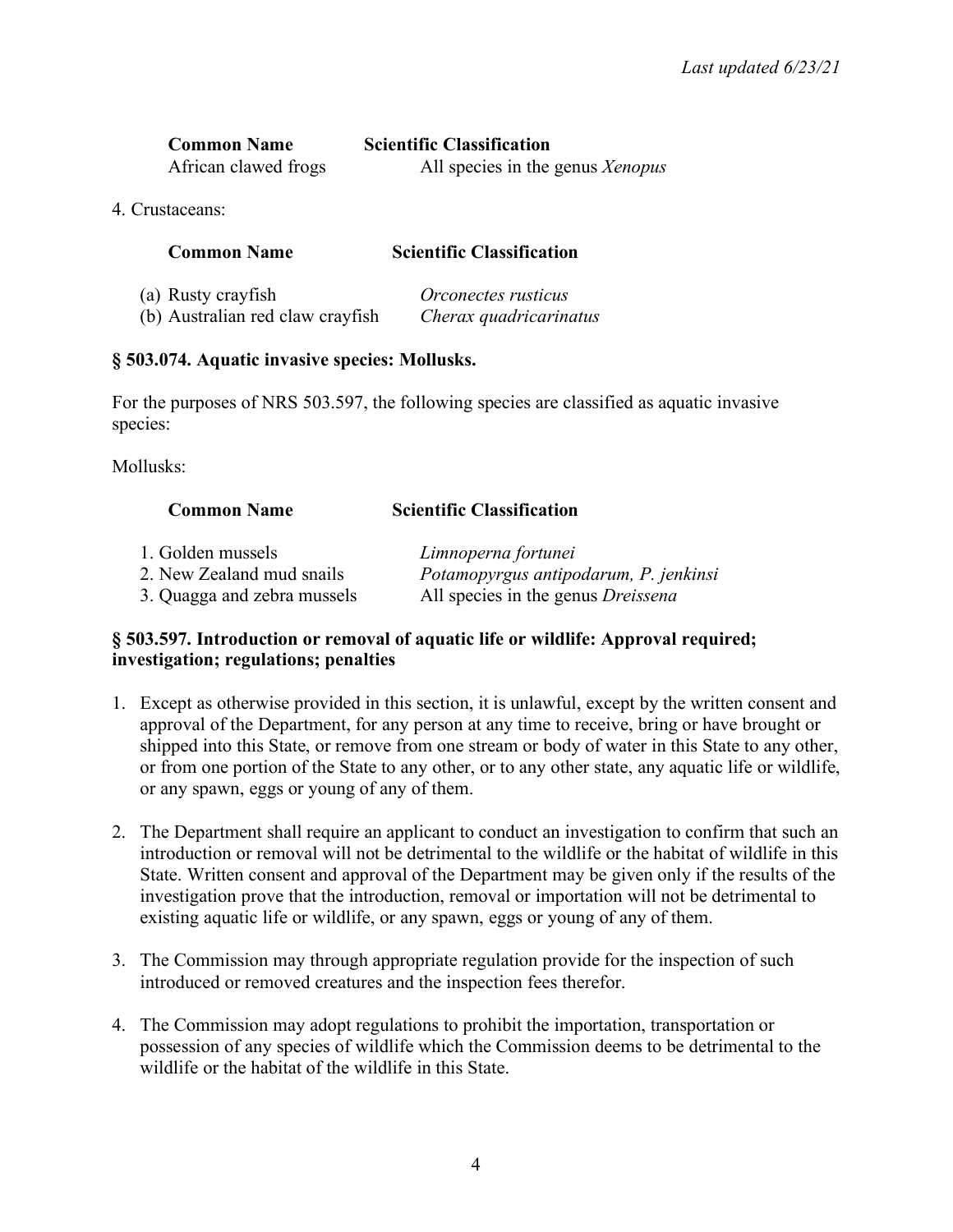- 5. A person who knowingly or intentionally introduces, causes to be introduced or attempts to introduce an aquatic invasive species or injurious aquatic species into any waters of this State is guilty of:
	- (a) For a first offense, a misdemeanor; and
	- (b) For any subsequent offense, a category E felony and shall be punished as provided in NRS 193.130.
- 6. A court before whom a defendant is convicted of a violation of subsection 5 shall, for each violation, order the defendant to pay a civil penalty of at least \$25,000 but not more than \$250,000. The money must be deposited into the Wildlife Account in the State General Fund and used to:
	- (a) Remove the aquatic invasive species or injurious aquatic species;
	- (b) Reintroduce any game fish or other aquatic wildlife destroyed by the aquatic invasive species or injurious aquatic species;
	- (c) Restore any habitat destroyed by the aquatic invasive species or injurious aquatic species;
	- (d) Repair any other damage done to the waters of this State by the introduction of the aquatic invasive species or injurious aquatic species; and
	- (e) Defray any other costs incurred by the Department because of the introduction of the aquatic invasive species or injurious aquatic species.
- 7. The provisions of this section do not apply to:
	- (a) Alternative livestock and products made therefrom; or
	- (b) The introduction of any species by the Department for sport fishing or other wildlife management programs.
- 8. As used in this section:
	- (a) "Aquatic invasive species" means an aquatic species which is exotic or not native to this State and which the Commission has determined to be detrimental to aquatic life, water resources or infrastructure for providing water in this State.
	- (b) "Injurious aquatic species" means an aquatic species which the Commission has determined to be a threat to sensitive, threatened or endangered aquatic species or game fish or to the habitat of sensitive, threatened or endangered aquatic species or game fish by any means, including, without limitation:
		- (1) Predation;
		- (2) Parasitism;